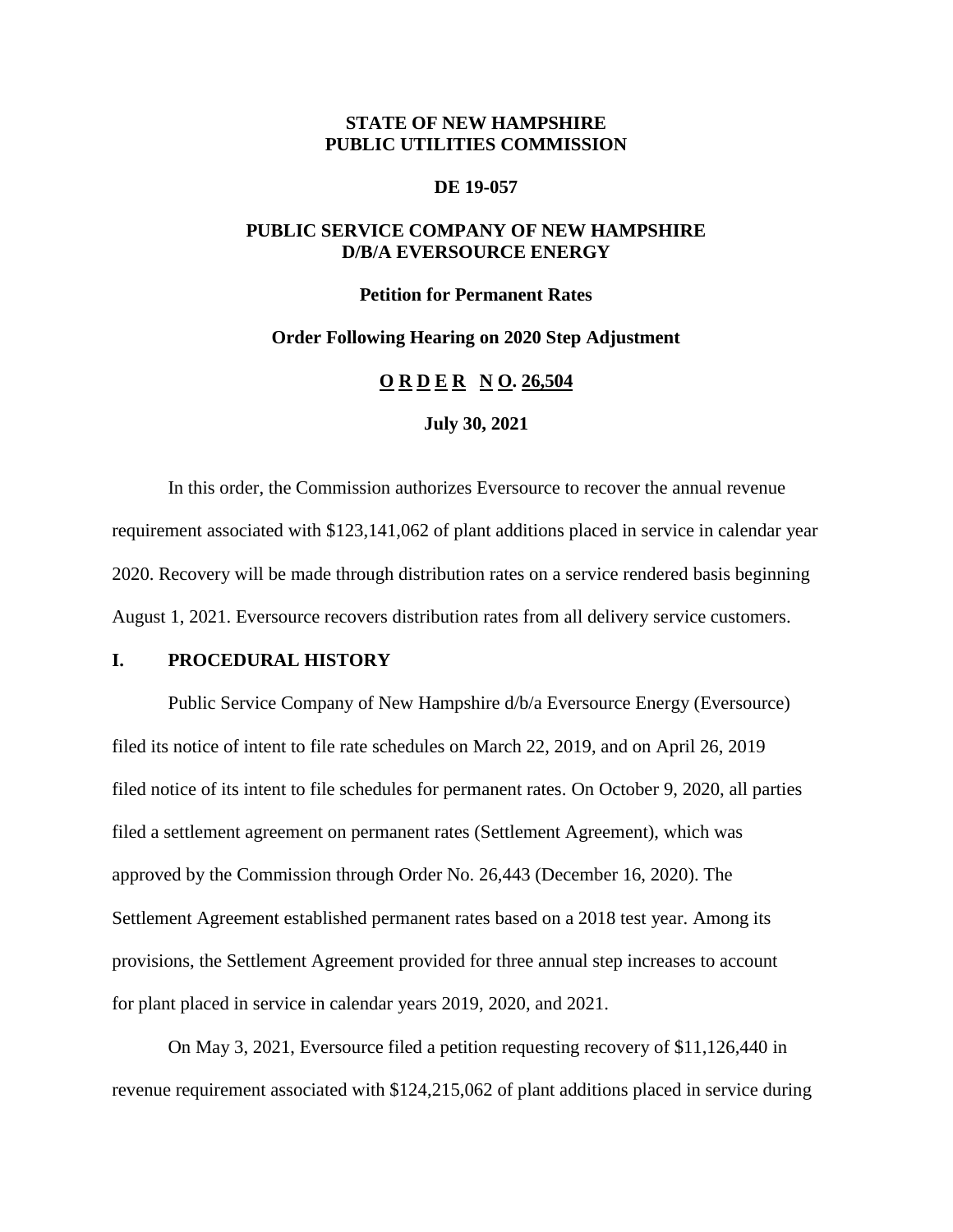calendar year 2020, the second step increase established by the Settlement Agreement. Eversource filed supporting pre-filed testimony and related attachments associated with this capital investment. The Commission issued a supplemental order of notice on June 3, 2021, scheduling a hearing which was held on July 19, 2021.

The initial filing, testimony, exhibits and other docket filings, other than any information for which confidential treatment has been requested of or granted by the Commission, are posted at: <https://www.puc.nh.gov/Regulatory/Docketbk/2019/19-057.html.>

#### **II. POSITIONS OF THE PARTIES**

#### **A. Eversource**

Eversource testified in support of its proposed step increase associated with \$124,215,062 of plant additions placed in service in 2020, explaining the development of projects completed in 2020, from the initiation of a project to placement of plant into service. Eversource maintained that all capital investments included in its second step increase request were prudently incurred, used and useful.

Eversource discussed several projects and project accounts at hearing. First, Eversource testified about the Welch and Locks Island cable replacement project. According to Eversource, the project was initiated in 2016 to replace two submarine cables installed in the 1940's and 1960's, respectively. Eversource acknowledged that although the project was initially budgeted in 2016 at approximately \$360,000, the project's life to date costs totaled approximately \$1.8 million. Eversource testified that the project was competitively bid, and that the installation included shoreline infrastructure improvements and redundant systems to increase the cables' service life and increase reliability.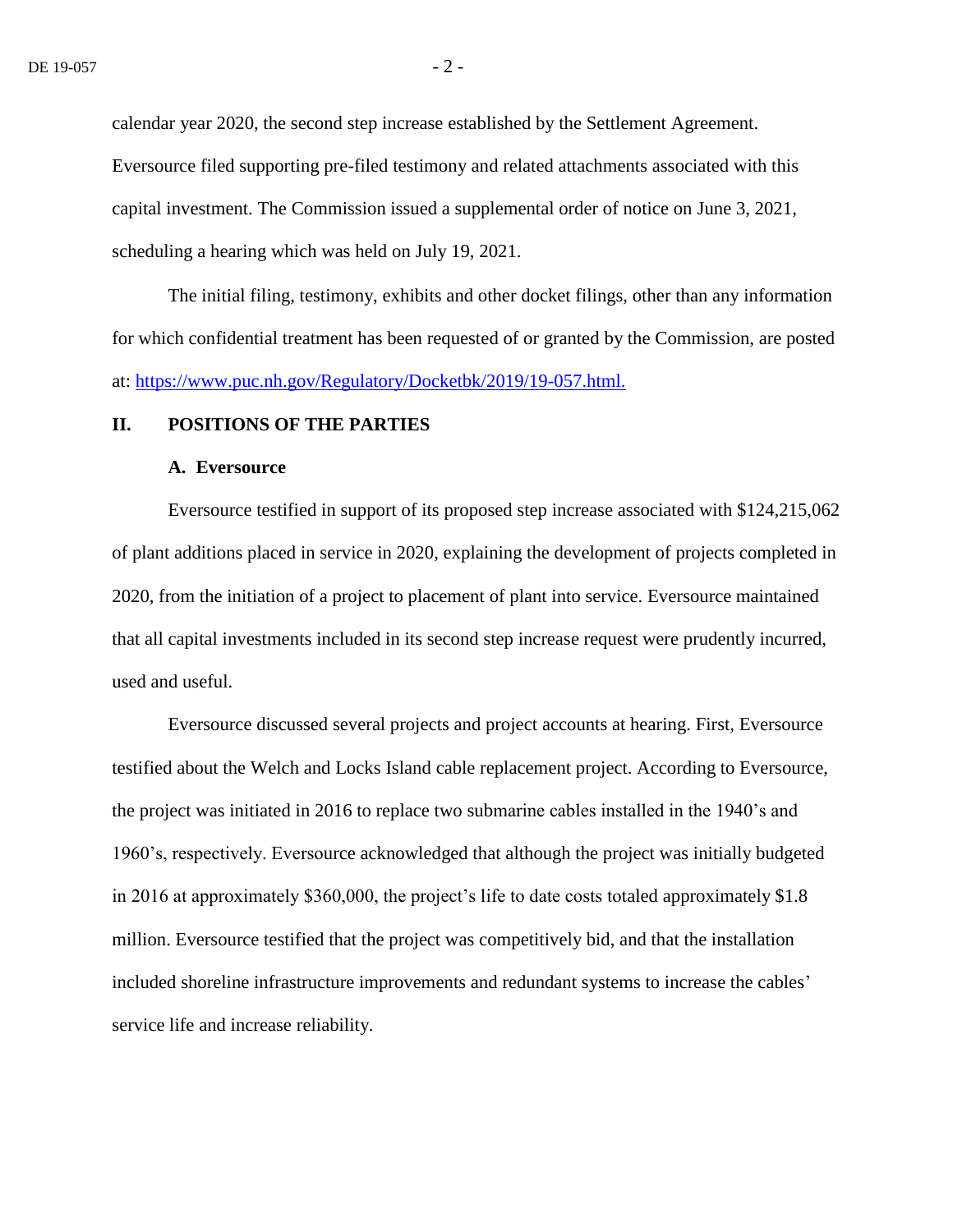Eversource discussed the Pemigewasset transformer project, which Eversource acknowledged had increased in cost from approximately \$4 million to approximately \$6.8 million. According to Eversource, the cost increases were attributable to expanding the control house, testing and commission costs, and animal protection equipment, among other things. With regard to testing and commissioning, Eversource acknowledged that voltage issues were discovered during testing that were attributable to an engineering contractor, which ultimately resulted in higher costs, including internal labor. Eversource emphasized that the engineering contractor performed all necessary revised engineering at no additional cost. Eversource argued that the testing did what it was intended to do by uncovering a problem before the project was installed and operational, which mitigated costs and damages, and therefore the associated costs are reasonable.

Eversource discussed its treatment of costs related to replacing plant in service when a third party damages utility property. Eversource explained that once the Company knows that the damage was caused by a third party, and the third party is identified as responsible for payment, the Company will bill the individual or insurance company for the damages. Once Eversource generates the bill for damages, Eversource credits the work order within the annual project in the calendar year that the Company actually bills the third party. Eversource argued that it would be inappropriate to assume recovery of damaged plant is a given, and stated that this topic should be addressed during its upcoming business process audit.

Eversource also discussed its practice of treating load tap changers and controls, devices associated with transformers, as separately capitalized units of property as opposed to treating the item as a maintenance expense. Eversource acknowledged that the item may be replaced before the retirement of the transformer. Eversource highlighted the improved functionalities of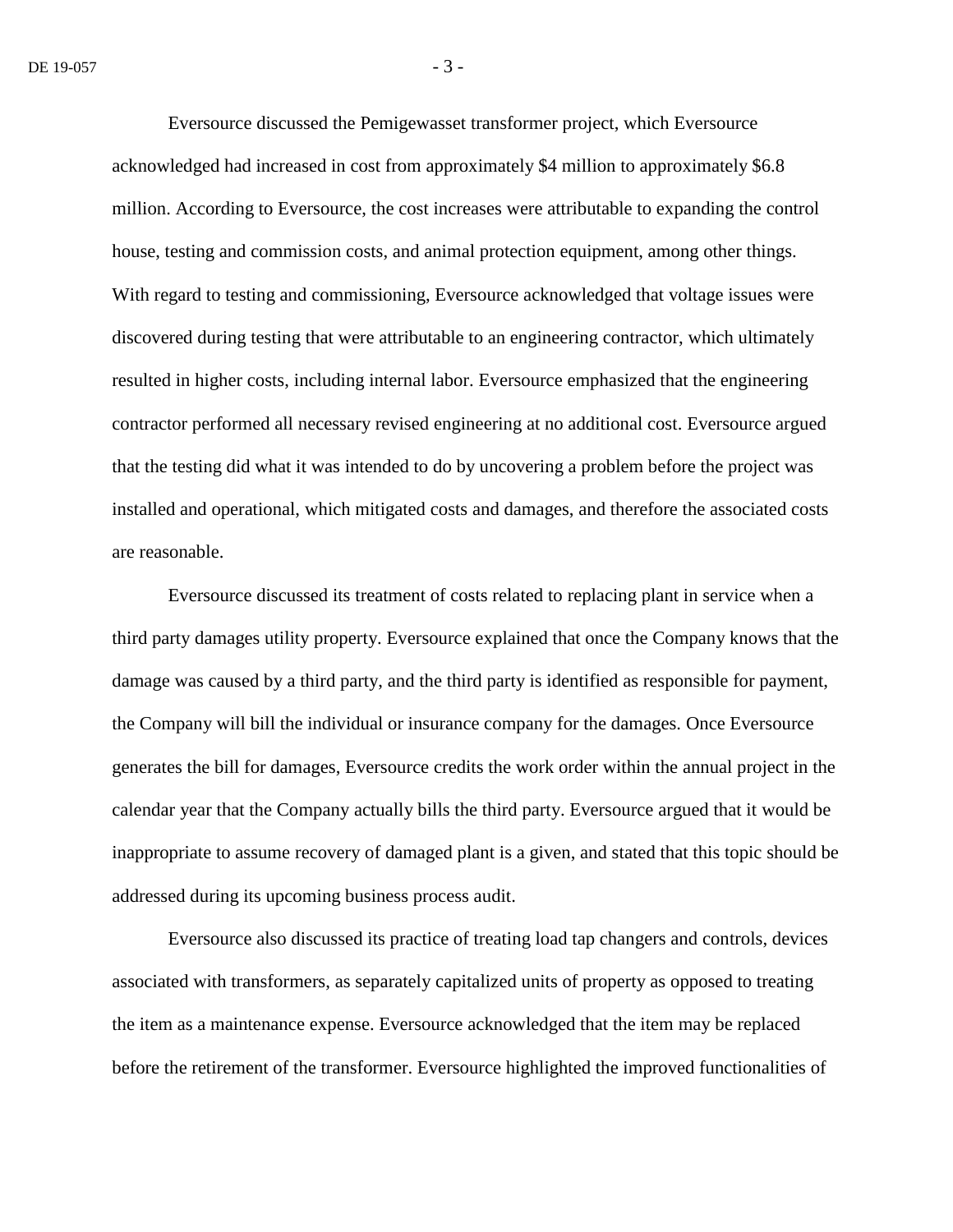newer changers and controls as increasing service quality and reliability. Eversource stated that it had given the item consistent accounting treatment in accordance with written company policy since 2012, and that no issues with its treatment of the cost were raised during its most recent rate case in the instant docket. Eversource argued removal of the costs would be unreasonable and inappropriate.

## **B. Office of the Consumer Advocate**

Regarding the accounting treatment of load tap changer controls and utility property damaged by third parties, the OCA encouraged the Commission to adopt the findings of the audit (Exhibit 63), including treating load tap changer controllers as a maintenance expense.

The OCA declined to take a position on the Welch and Locks Island cable replacement project and the Pemigewasset transformer project items at hearing.

The OCA noted that Eversource carries the burden to show that the costs it seeks recovery of in this hearing were prudently incurred, as well as used and useful.

### **C. Department of Energy**

The Department of Energy expressed generalized concerns about cost overruns of projects in this matter. Regarding the Pemigewasset transformer project, Energy recommended that at least \$911,000 in costs attributable to the third party engineering contractor's error be disallowed as imprudently incurred. These costs include Eversource's additional internal engineering efforts, construction, testing and commissioning, and other costs identified by Eversource as resulting from the contractor's error but not covered under its contract. *See* Exh. 64 at 55-56. According to Energy, Ratepayers should not responsible for incremental costs associated with the error of a third party consultant.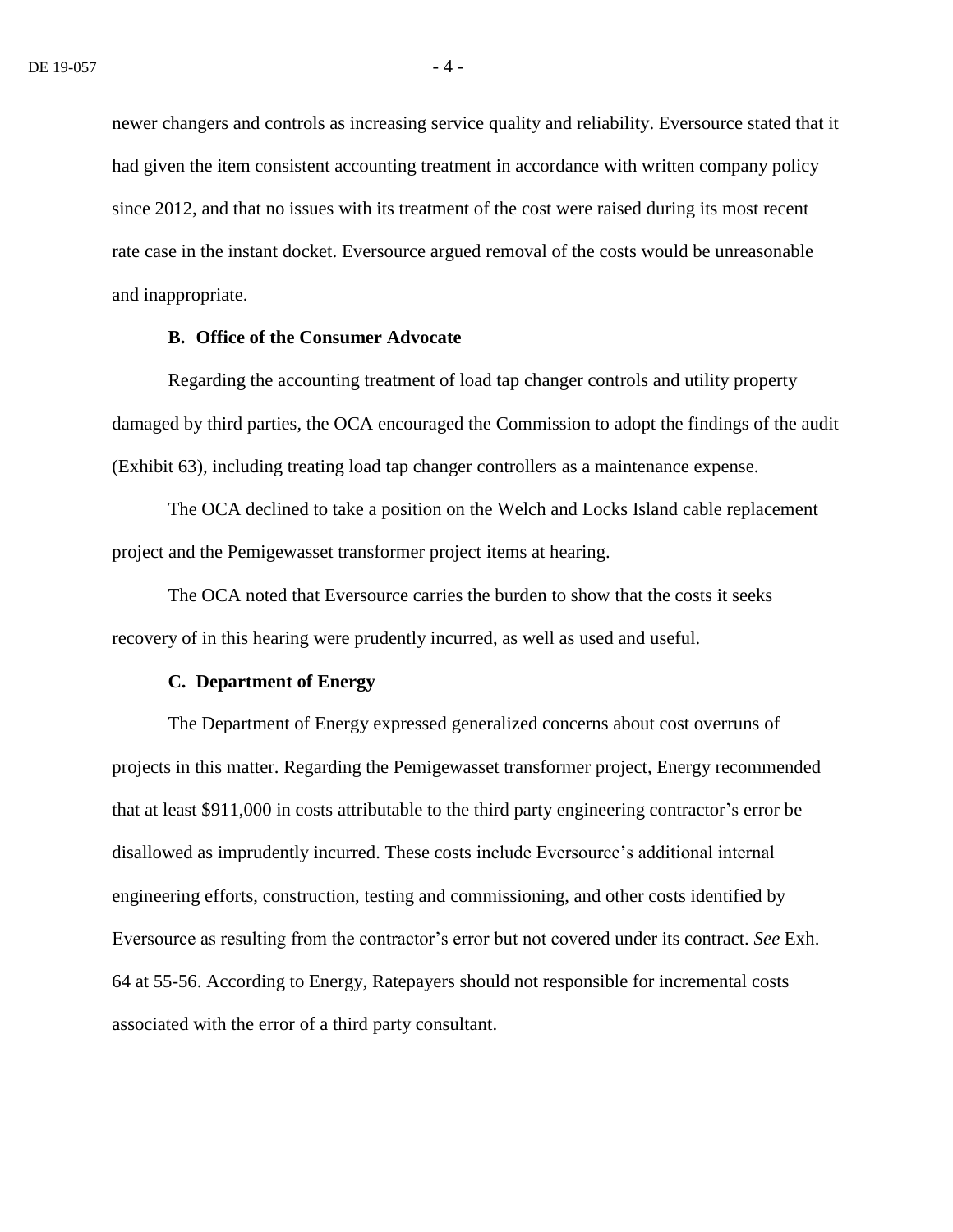Regarding the load tap charger controllers, Energy recommended that the item should be removed from the 2019 and 2020 step increases, and treated as a maintenance expense as recommended in the audit report. *See* Exhibit 63 page 21. Energy recommended further examination of the accounting treatment given to damaged utility property, including examining disincentives to the utility to seek the identify third parties who damage utility property. With those exceptions noted, Energy otherwise agreed with Eversource that the costs proposed for inclusion in the step increase are for used and useful facilities, and were prudently incurred. Subject to the exceptions noted, Energy concluded that the resulting rates are just and reasonable, and recommended that the Commission approve the filing subject to the exceptions it raised.

#### **III. COMMISSION ANALYSIS**

Step adjustments are a mechanism the Commission has approved for limited use between rate cases to allow a utility to collect additional revenue on investments that are generally nonrevenue producing and are made to improve safe and reliable service. Step adjustments are generally limited in scope and allow recovery for investments similar to those that have been reviewed in the underlying rate case that established the step adjustment provision. Utilities have the burden of showing that capital investments included in step adjustments are prudent, in service, and used and useful.

In order to approve this step increase, the Commission must determine whether the investments included in the calculation of the step increase are prudent, used and useful under RSA 378:28. As noted in the record, both Energy and the Company view the majority of projects requested for recovery within the step adjustment to be used and useful, as well as prudently incurred, and that the requested rates are just and reasonable.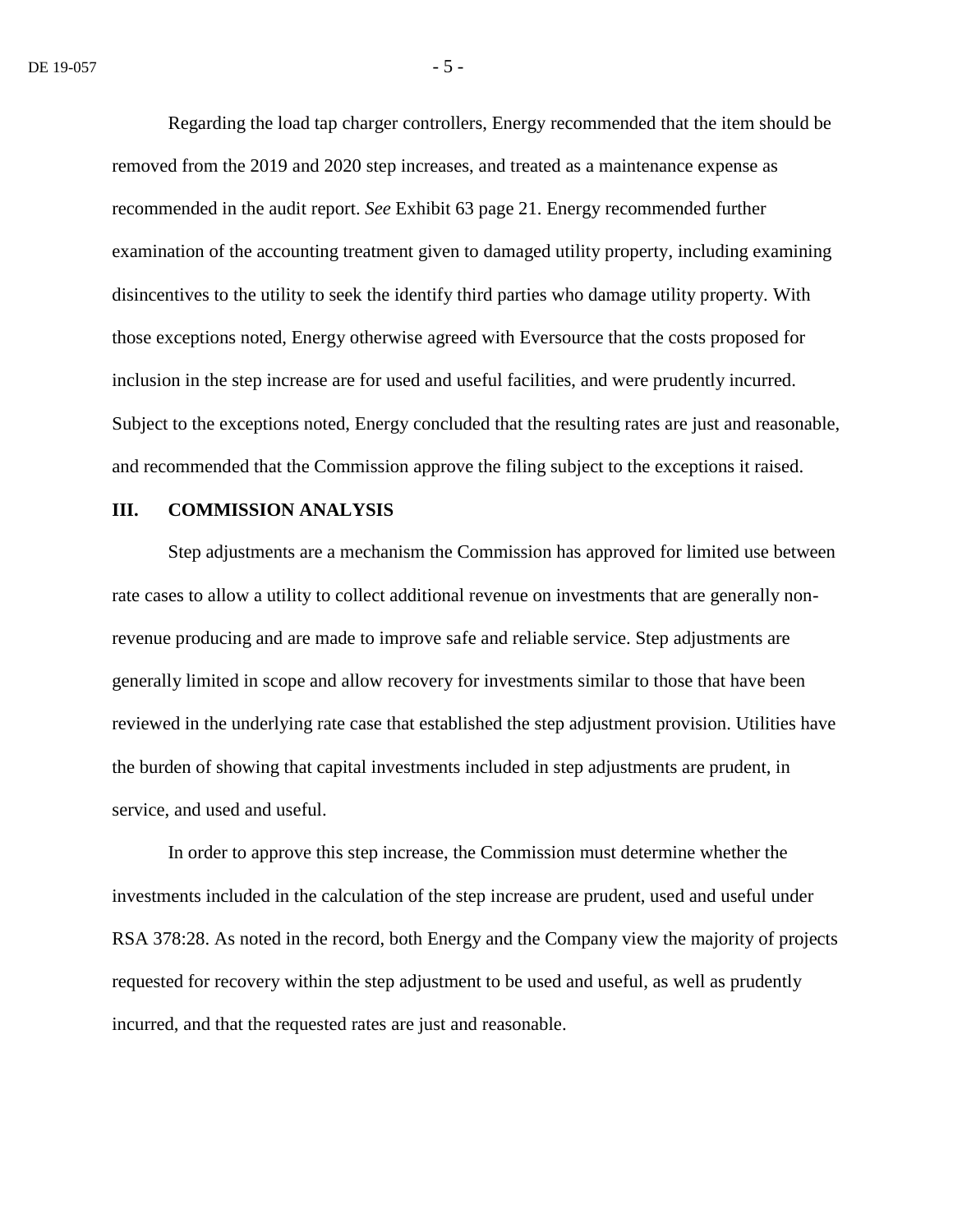Concerning the subset of costs associated with the Pemigewasset transformer project related to the engineering contractor's error, we agree with Energy that some of the costs were not prudently incurred. Eversource acknowledged that it incurred additional costs as a direct result of a third party contractor's error, but that those costs were not covered by its contract. Exh 64 at 55. At hearing, Eversouce went on to state that its contracts limit contractor liability, that it did not seek any "insurance" claim through the contractor for "consequential" damages, and that its own internal reviews did not catch the issue. Hearing Transcript of July 19, 2021 (Tr.) at 78- 79. The costs attributable to the third party engineering contractor's error include: additional internal engineering efforts, construction, testing and commissioning, and other costs resulting from the contractor's error but not covered under its contract are disallowed as imprudently incurred. *See* Exh. 64 at 55-56. Based on the testimony, we do not find that Eversource has met its burden to show that these consequential costs were prudently incurred, and disallow \$911,000 in investment costs associated this project.

Concerning the Welch and Locks Island cable replacement project, the Commission notes that testimony established that the underlying analysis and estimate regarding this project in 2016 was insufficient. Eversource witnesses acknowledged the lack of specific information related to the initial decision to proceed with this project. *See, e.g*., Tr. at 58-59, 127-128 (acknowledging the original project authorization form did not contain a cost basis for the original \$360,000 estimate). The Commission gives weight to Eversource's subsequent project analysis, Exh. 64 at 1-7, and the fact that the project was later competitively bid two times. Exh. 64 at 1, Tr. at 17. Further, Eversource indicated that the approval process has been improved, requiring specific detailed information to support estimates and decision-making. Tr. at 127-131. In addition, Energy and Eversource indicated that a review of this process will be part of the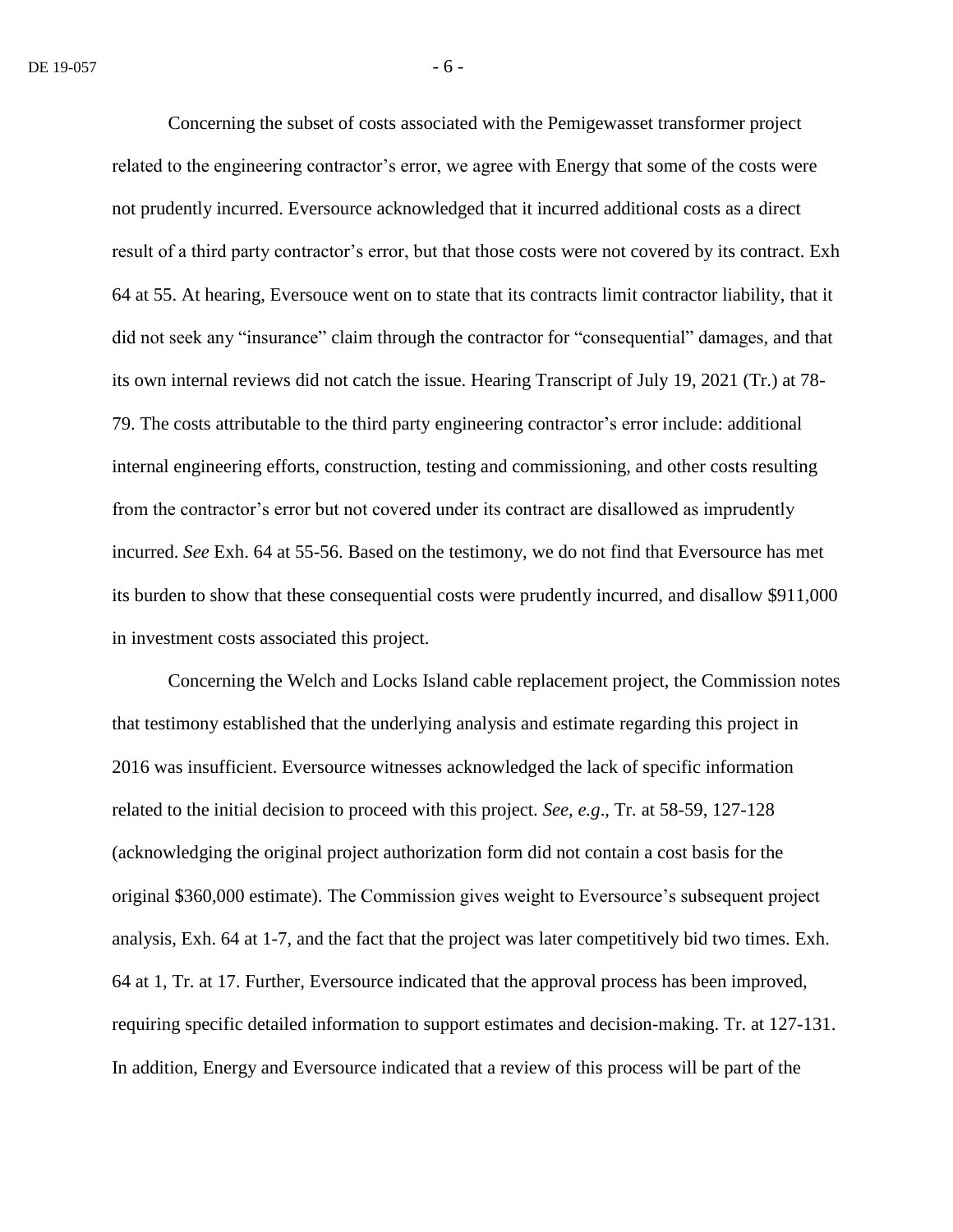Business Process Audit to be conducted pursuant to the Settlement Agreement in the underlying rate case. Tr. at 151, 158. We conclude that the costs incurred prior to the supplemental authorization approval were imprudently incurred, and disallow \$163,000 in in investment costs associated with this project. Exh 64 at 1 (identifying \$163,000 in charges to the project total incurred prior to the time of supplemental authorization and based upon the initial decision). In light of the evidence provided in Exhibit 64 regarding supplemental analysis, decision-making, and approval that occurred following the initial decision regarding this project, the Commission finds the project to be used and useful, the remainder of the related costs prudently incurred, with improved processes in place for future projects. Although not relied upon in reaching our decision, we also note subsequent analysis, provided in a record request, showed that the diesel and solar alternatives would have resulted in the higher costs while providing lower reliability for shorter time periods than the underwater cable. Exh 66. The Commission advises Eversource that a thorough review of alternatives is expected for large projects and that Eversource risks recovery when alternatives are not fully analyzed.

Turning to the accounting treatment of property damage attributable to third parties, we note that this issue was discussed in the proceeding regarding the first step increase in this docket. *See* Order No. 26,439 at 7 (December 23, 2020). We agree with Eversource that the upcoming business process audit provides an appropriate opportunity for further review of this practice and expect to see analysis and recommendations regarding this issue addressed in that audit. In light of that, we approve associated costs in this matter for recovery as proposed in Eversource's petition, subject to reconciliation.

Regarding Eversource's accounting treatment of load tap changer controls, we agree with Energy and the audit report's conclusion that the item should be accounted for as a maintenance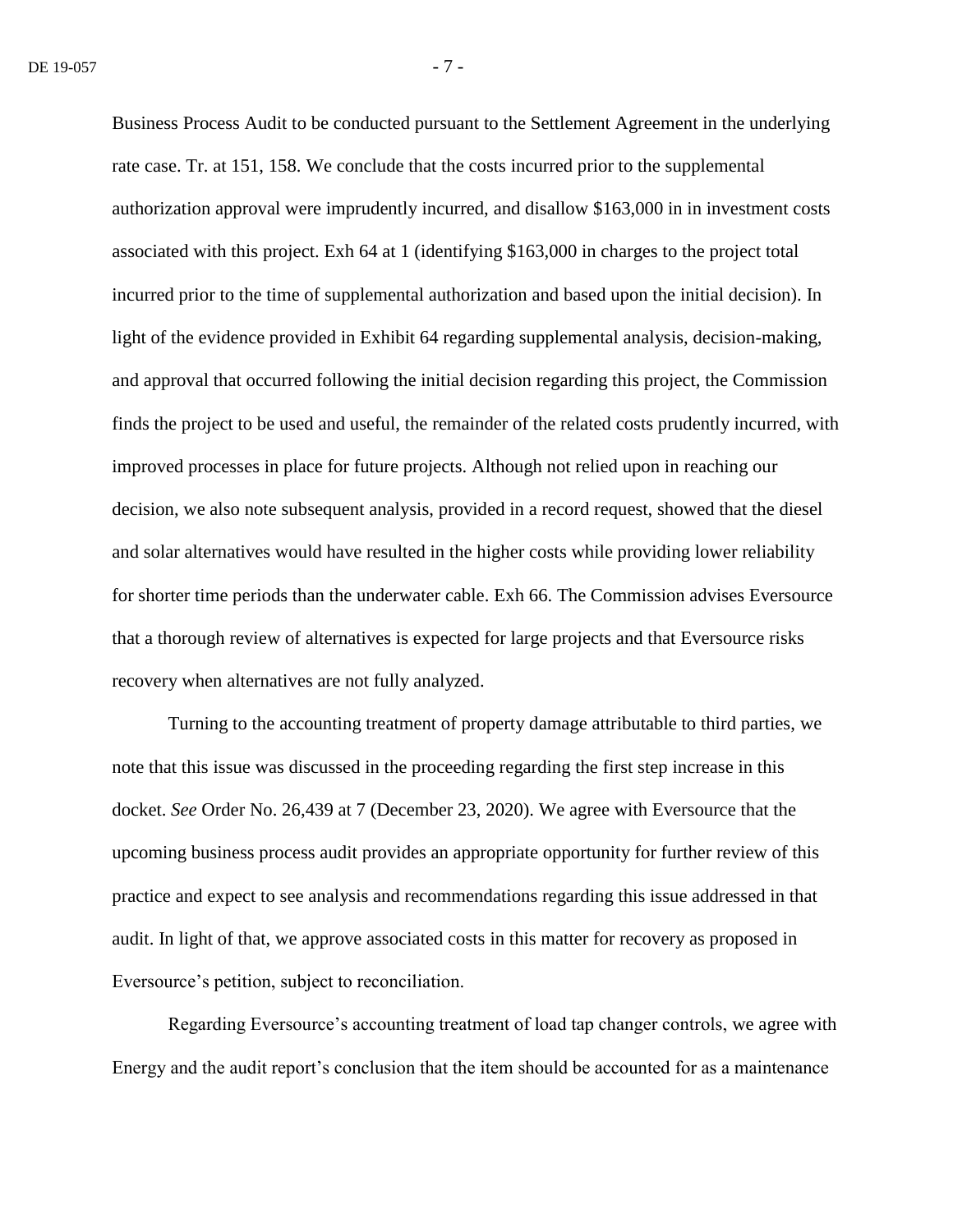expense pursuant to 18 C.F.R.  $\S 367.59$  (c)(3). We find it compelling that Eversource itself historically interpreted the federal regulation in the same manner as recommended by Energy and conceded at hearing the language of the regulation had not changed. We direct that Eversource implement this accounting change on a going forward basis.

Subject to the determinations above, we find the expenditures which are the subject of Eversource's petition to be prudent, used, and useful, and we find the resulting rates to be just and reasonable, pursuant to RSA 374:1, RSA 374:2, RSA 378:7 and RSA 378:28.

#### **Based upon the foregoing, it is hereby**

**ORDERED**, that the step adjustment to be added to distribution rates, as calculated by Eversource in its Step 2 filing of May 3, 2021, and supplemented by testimony and record request responses for its 2020 capital investments, as reduced for the disallowance for specified portions of the Pemigewasset transformer project and the Welch and Locks Island cable replacement project as discussed in the body of this order, is hereby APPROVED; and it is

**FURTHER ORDERED**, that Eversource is authorized to implement the rates approved herein on a service-rendered basis effective August 1, 2021; and it is

**FURTHER ORDERED**, that Eversource shall file tariff pages as required by N.H. Code Admin. R., Part Puc 1603, conforming to this order within 15 days of the date hereof.

By order of the Public Utilities Commission of New Hampshire this thirtieth day of July, 2021.

Dianne Martin Daniel C. Goldner

Chairwoman

Commissioner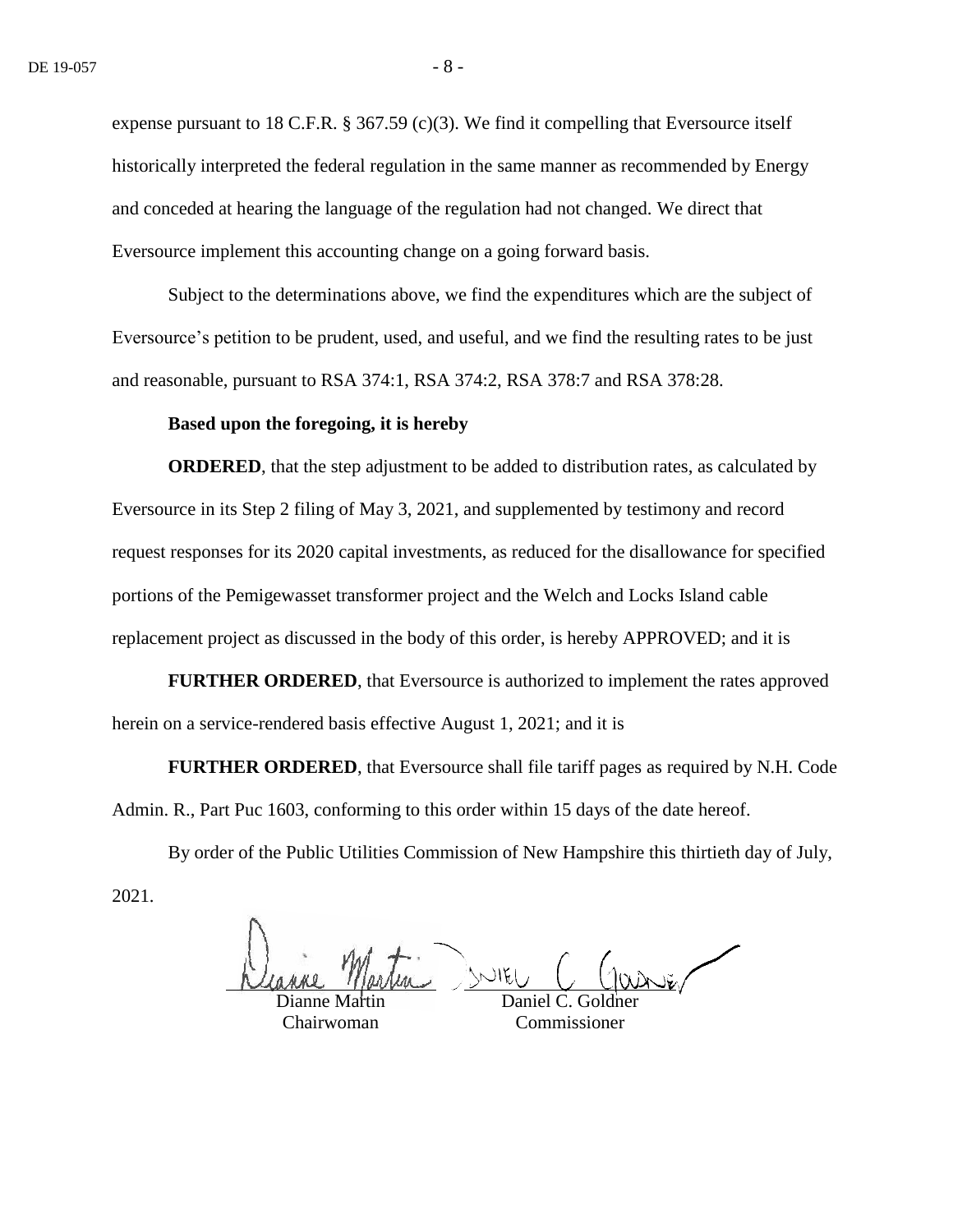# Service List - Docket Related

Docket# : 19-057

Printed: 7/30/2021

Email Addresses

ClerksOffice@puc.nh.gov palvarez@wiredgroup.net mbirchard@keyesfox.com aboyd@acadiacenter.org brianna@cleanenergynh.org kelly@cleanenergynh.org brian.d.buckley@energy.nh.gov rburke@nhla.org richard.t.chagnon@energy.nh.gov pradip.chattopadhyay@oca.nh.gov jessica.chiavara@eversource.com john@johncoffman.net roger@fsconline.com kristi.davie@eversource.com johndefever@yahoo.com allen.desbiens@eversource.com paul.b.dexter@energy.nh.gov jdonahue@preti.com pearl.donohoo-vallett@brattle.com jay.e.dudley@energy.nh.gov stephen.r.eckberg@energy.nh.gov eemerson@primmer.com matthew.fossum@eversource.com thomas.c.frantz@energy.nh.gov mhorne@hcc-law.com tklaes@blueridgecs.com donald.kreis@oca.nh.gov erica.menard@eversource.com tmlarkinassociates@gmail.com karen.j.moran@energy.nh.gov scott@sjmuellerlaw.com dmullinax@blueridgecs.com rnelson@strategen.com elizabeth.r.nixon@energy.nh.gov amanda.o.noonan@energy.nh.gov ocalitigation@oca.nh.gov rebecca.ohler@des.nh.gov